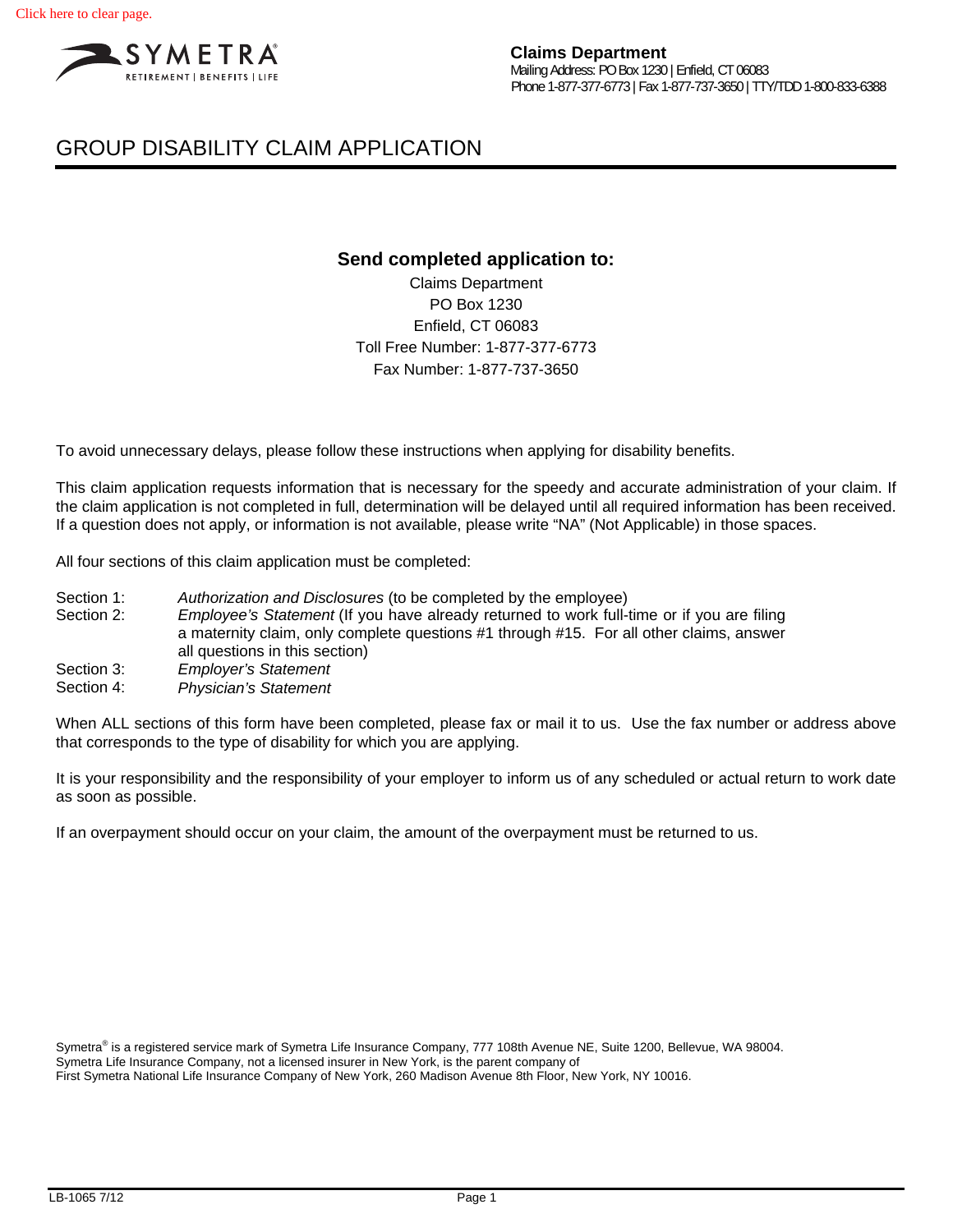| <b>Toll Free Number</b> | 1-877-377-6773 |
|-------------------------|----------------|
| Fax Number              | 1-877-737-3650 |
|                         |                |

## Section 1: To Be Completed By Employee

The following authorization will be used to obtain additional information (if necessary) concerning this claim.

#### **TO:**

- 
- Consumer Reporting Agencies and Credit Report Bureaus **Insurers and Pre-Paid Health Plans**
- 
- Group Policyholders, Contract Holders/Vendors, Health Benefit Plan Administrators or their successors
- Governmental Agencies (including and not limited to the Social Security Administration, Veterans' Administration, Railroad Retirement Board, Jones Act Administration, and State Retirement Systems)
- Physicians and other Medical Professionals **Hospitals Hospitals, Clinics and Health Care Facilities** 
	-
- Employers Pharmacies
	- State Vocational Rehabilitation agencies and other providers of Rehabilitation Services
	- Attorney Representatives

You are authorized to provide any information related to my medical condition and to job modifications/accommodations with my current or future employer to:

- First Symetra National Life Insurance Company of New York or Symetra Life Insurance Company in partnership with Custom Disability Solutions ("CDS"),
- The plan administrator or claim administrator of any benefit plan under which I may be a participant; or
- Claims investigators, attorneys, and service consultants and other personnel involved in the administration, evaluation, analysis and management of the plan and/or claim.

This includes, but is not limited to, any:

- Records, test results, data, and information about medical care, history, diagnosis, prognosis, treatment, and supplies;
- Employment-related information;
- Income-related information;
- Information from credit reporting bureaus or other consumer reporting agencies; and
- Information regarding insurance coverage or pension benefits, including claims submitted and benefits paid, (hereinafter collectively referred to as "Information").

I understand that the Information being disclosed may include protected health information under the Health Insurance Portability and Accountability Act of 1996 and accompanying regulations (HIPAA), information regarding mental health conditions and the use of drugs or alcohol, and information regarding the human immunodeficiency virus (HIV).

I understand that the Information will be used for the purpose of evaluating, analyzing, managing and / or administering my claim for short term disability benefits, long term disability benefits, salary continuation, workers' compensation and/or any other benefit program offered by and through the employer (hereinafter collectively referred to as "Benefits Program"), for assessing and developing a vocational rehabilitation plan, and for other business purposes in connection with the administration of the Benefits Program.

I further authorize re-disclosure of any Information obtained or developed in the course of managing and/or administering the Benefits Program to the plan administrator or claim administrator of any Benefits Program plan under which I may be a participant, claims investigators, attorneys, service consultants and any other entities, including the claimant's treating physician(s), solely for the purpose of evaluating, analyzing, managing and/or administering the Benefits Program. I understand that information re-disclosed pursuant to this authorization will no longer be protected under HIPAA.

*I understand that this authorization shall remain in force for the duration of my claim for benefits under the Benefits Program or such shorter period as mandated by applicable law*. I also understand that I have the right upon request to receive a copy of this authorization. I agree that a photocopy of this authorization shall be as valid and effective as the original.

*I understand that I have the right to refuse to sign this authorization* and that this authorization is subject to revocation at any time by my giving written notice that is signed. *I understand that any such revocation shall not apply to any disclosure or re-disclosure of information made in reliance on my initial authorization. I also understand that my failure to sign this authorization, or my subsequent revocation of my initial authorization, may impair the ability of Symetra Life Insurance Company or First Symetra National Life Insurance Company of New York, in partnership with any claim administrator to process my claim and may be a basis for denying or terminating my claim for benefits*.

| Claimant's Signature: Claimant's Signature:                                                                                                                                                                                    | Date: the contract of the contract of the contract of the contract of the contract of the contract of the contract of the contract of the contract of the contract of the contract of the contract of the contract of the cont | Date of Birth: <u>_____________________</u> |  |  |  |  |
|--------------------------------------------------------------------------------------------------------------------------------------------------------------------------------------------------------------------------------|--------------------------------------------------------------------------------------------------------------------------------------------------------------------------------------------------------------------------------|---------------------------------------------|--|--|--|--|
| Claimant's Full Name: Name: Name: Name: Name: Name: Name: Name: Name: Name: Name: Name: Name: Name: Name: Name: Name: Name: Name: Name: Name: Name: Name: Name: Name: Name: Name: Name: Name: Name: Name: Name: Name: Name: Na |                                                                                                                                                                                                                                |                                             |  |  |  |  |
| If the insured is unable to sign, an authorized representative may sign below for the insured.                                                                                                                                 |                                                                                                                                                                                                                                |                                             |  |  |  |  |
| Representative Signature: Network and the state of the state of the state of the state of the state of the state of the state of the state of the state of the state of the state of the state of the state of the state of th |                                                                                                                                                                                                                                |                                             |  |  |  |  |
| Description of Representative's Authority to Sign: Learning and the contract of the contract of the contract of the contract of the contract of the contract of the contract of the contract of the contract of the contract o |                                                                                                                                                                                                                                |                                             |  |  |  |  |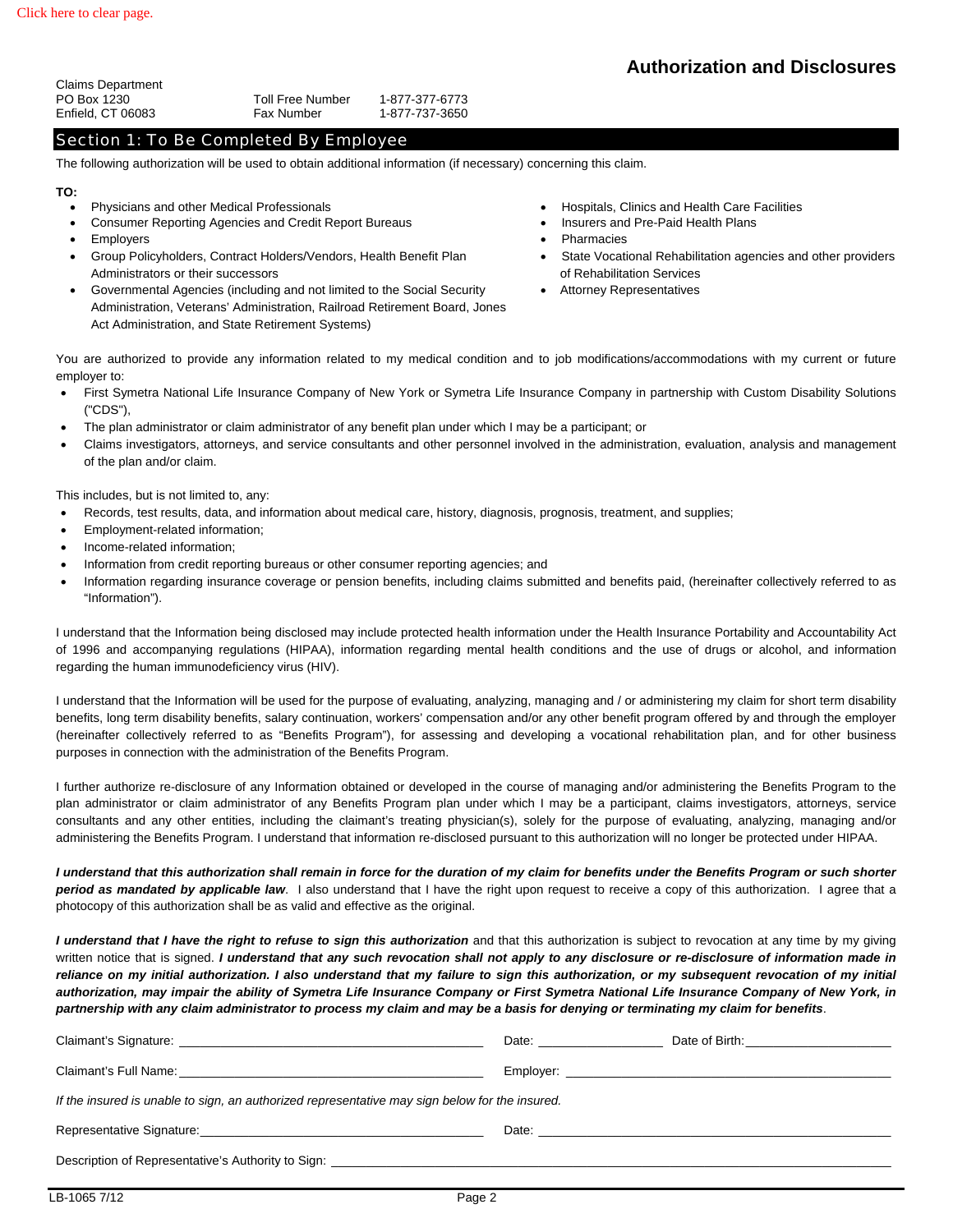## Section 1: Continued

Please read the following notice that we are required by law to give to you.

ANY PERSON WHO, WITH INTENT TO DEFRAUD OR KNOWING HE/SHE IS FACILITATING A FRAUD AGAINST AN INSURER, SUBMITS AN APPLICATION OR FILES A CLAIM CONTAINING A FALSE OR DECEPTIVE STATEMENT MAY BE GUILTY OF INSURANCE FRAUD.

ARIZONA: For your protection Arizona law requires the following statement to appear on this form. Any person who knowingly presents a false or fraudulent claim for payment of a loss is subject to criminal and civil penalties.

CALIFORNIA: For your protection California law requires the following to appear: Any person who knowingly presents a false or fraudulent claim for the payment of a loss is guilty of a crime and may be subject to fines and confinement in state prison.

COLORADO: It is unlawful to knowingly provide false, incomplete, or misleading facts or information to an insurance company for the purpose of defrauding or attempting to defraud the company. Penalties may include imprisonment, fines, denial of insurance and civil damages. Any insurance company or agent of an insurance company who knowingly provides false, incomplete, or misleading facts or information to a policyholder or claimant for the purpose of defrauding or attempting to defraud the policyholder or claimant with regard to a settlement or award payable from insurance proceeds shall be reported to the Colorado division of insurance within the department of regulatory agencies.

DISTRICT OF COLUMBIA: WARNING: It is a crime to provide false or misleading information to an insurer for the purpose of defrauding the insurer or any other person. Penalties include imprisonment and/or fines. In addition, an insurer may deny insurance benefits if false information materially related to a claim was provided by the applicant.

FLORIDA: Any person who knowingly and with intent to injure, defraud, or deceive any insurer files a statement of claim or an application containing any false, incomplete, or misleading information is guilty of a felony of the third degree.

LOUISIANA: Any person who knowingly presents a false or fraudulent claim for payment of a loss or benefit or knowingly presents false information for payment of a loss is guilty of a crime and may be subject to fines and confinement in prison.

MAINE, TENNESSEE, WASHINGTON: It is a crime to knowingly provide false, incomplete or misleading information to an insurance company for the purpose of defrauding the company. Penalties may include imprisonment, fines or a denial of insurance benefits.

MARYLAND: Any person who knowingly and willfully presents a false or fraudulent claim for payment of a loss or benefit or who knowingly and willfully presents false information in an application for insurance is guilty of a crime and may be subject to fines and confinement in prison.

NEW HAMPSHIRE: Any person who, with a purpose to injure, defraud, or deceive any insurance company, files a statement of claim containing any false, incomplete, or misleading information is subject to prosecution and punishment for insurance fraud, as provided in RSA 638:20.

NEW JERSEY: Any person who includes any false or misleading information on an application for an insurance policy is subject to criminal and civil penalties.

NEW MEXICO: Any person who knowingly presents a false or fraudulent claim for payment of a loss or benefit or knowingly presents false information in an application for insurance is guilty of a crime and may be subject to civil fines and criminal penalties.

NEW YORK: The following applies to health insurance only: Any person who knowingly and with intent to defraud any insurance company or other person files an application for insurance or statement of claim containing any materially false information, or conceals for the purpose of misleading, information concerning any fact material thereto, commits a fraudulent insurance act, which is a crime, and shall also be subject to a civil penalty not to exceed five thousand dollars and the stated value of the claim for each such violation.

OKLAHOMA: WARNING: Any person who knowingly, and with intent to injure, defraud or deceive any insurer, makes any claim for the proceeds of an insurance policy containing any false, incomplete or misleading information is guilty of a felony.

PENNSYLVANIA: Any person who knowingly and with intent to defraud any insurance company or other person files an application for insurance or statement of claim containing any materially false information or conceals for the purpose of misleading, information concerning any fact material thereto commits a fraudulent insurance act, which is a crime and subjects such person to criminal and civil penalties.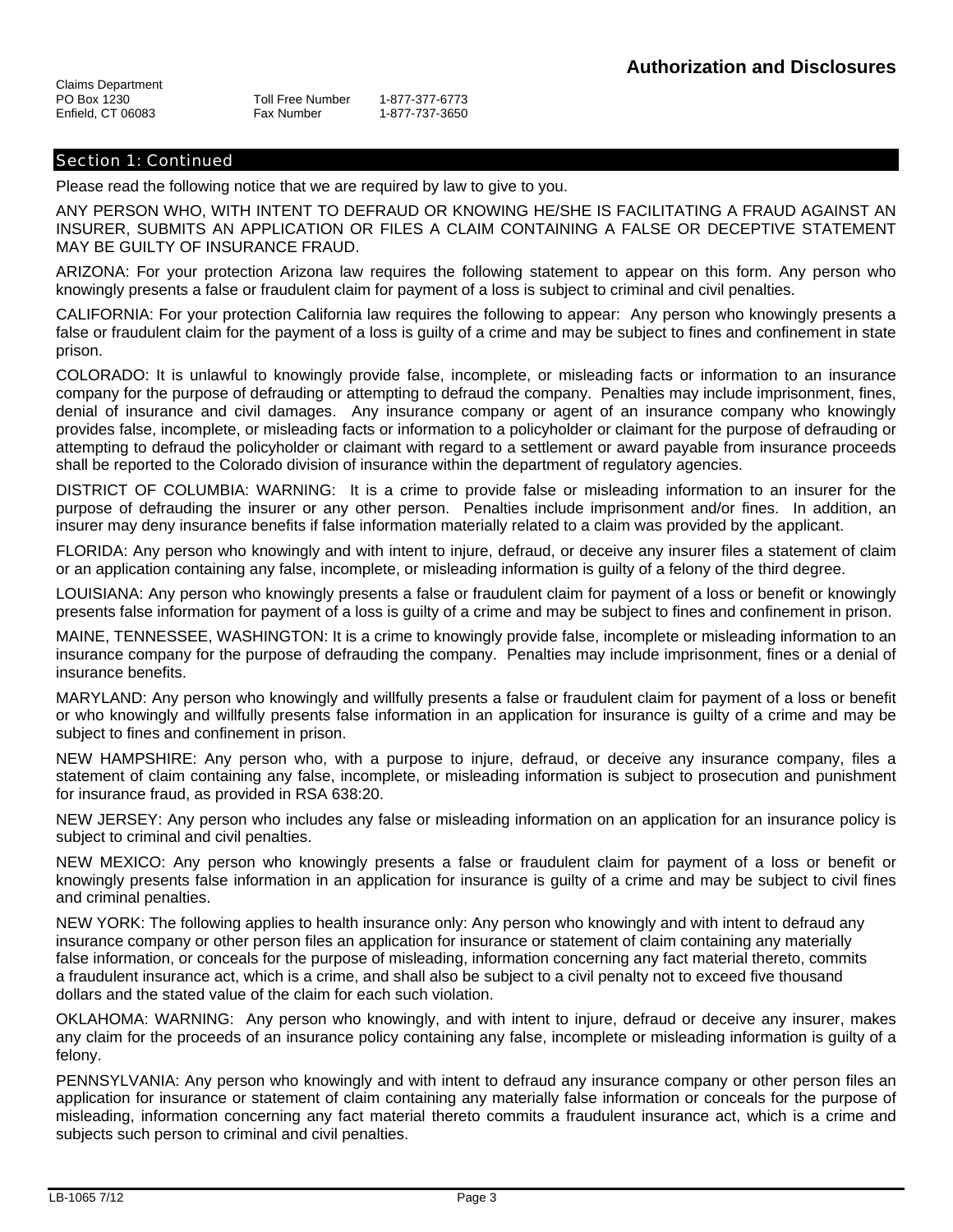Claims Department PO Box 1230 Enfield, CT 06083 Toll Free Number 1-877-377-6773<br>Fax Number 1-877-737-3650 Fax Number 1-877-737-3650

RHODE ISLAND, WEST VIRGINIA: Any person who knowingly presents a false or fraudulent claim for payment of a loss or benefit or knowingly presents false information in an application for insurance is guilty of a crime and may be subject to fines and confinement in prison.

VIRGINIA: Any person who, with intent to defraud or knowing that he is facilitating a fraud against an insurer, submits an application containing a false or deceptive statement may have violated the state law.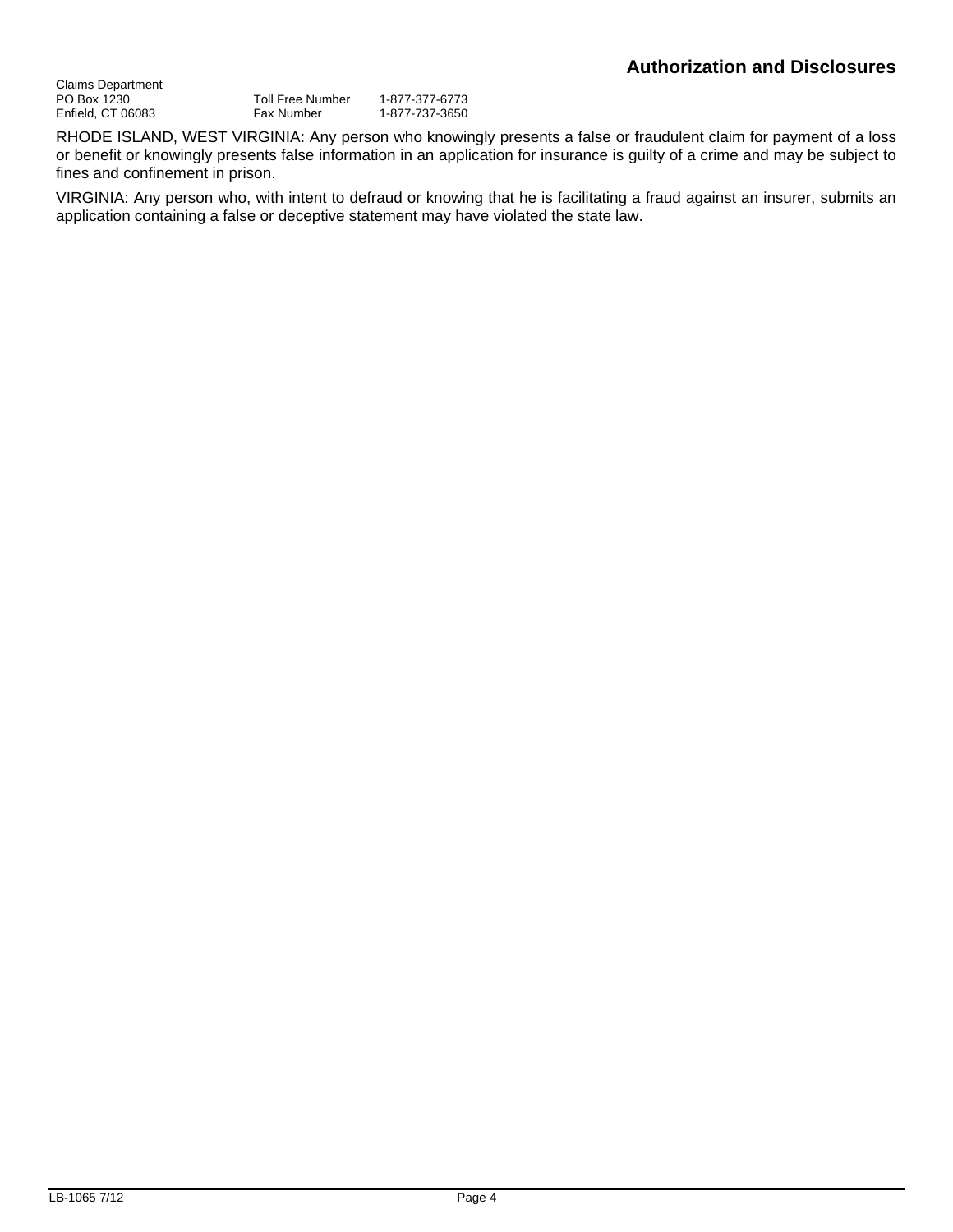|    | <b>Claims Department</b><br>PO Box 1230                                                         | <b>Toll Free Number</b>                          | 1-877-377-6773                                                                                        |                                                                                                                                     |                                   |
|----|-------------------------------------------------------------------------------------------------|--------------------------------------------------|-------------------------------------------------------------------------------------------------------|-------------------------------------------------------------------------------------------------------------------------------------|-----------------------------------|
|    | Enfield, CT 06083                                                                               | <b>Fax Number</b>                                | 1-877-737-3650                                                                                        |                                                                                                                                     |                                   |
|    | Section 2: To Be Completed By Employee (Please Print)<br>Write "NA" in non-applicable sections. |                                                  |                                                                                                       | If claim form is not completed in full, determination of benefits will be delayed until all required information has been received. |                                   |
| 1  | <b>Employee Name</b>                                                                            |                                                  |                                                                                                       | 2 Social Security No.                                                                                                               |                                   |
|    | Street/Box/Apt.                                                                                 |                                                  |                                                                                                       | 3 Phone No.                                                                                                                         |                                   |
|    | City, State, Zip                                                                                |                                                  |                                                                                                       | 4 Date of Birth                                                                                                                     |                                   |
| 5  | Height                                                                                          | 6 Weight                                         | <b>7</b> $\Box$ Male $\Box$ Female                                                                    | 8 Employer Name                                                                                                                     |                                   |
| 9  | Occupation                                                                                      | <b>10 List Occupation Duties</b>                 |                                                                                                       |                                                                                                                                     |                                   |
| 11 | Date of accident or<br>date of first symptoms                                                   |                                                  | 12 Last Day Worked                                                                                    | 13 Are you unable to work due to: (check one)<br>$\Box$ Illness<br>$\Box$ Injury                                                    | $\Box$ Pregnancy                  |
| 14 | Date you Returned to Work                                                                       |                                                  |                                                                                                       |                                                                                                                                     | $\Box$ Full Time $\Box$ Part Time |
| 15 | If you have not returned to work, when do you expect to return?                                 |                                                  |                                                                                                       |                                                                                                                                     | $\Box$ Full Time $\Box$ Part Time |
| 16 |                                                                                                 |                                                  | Describe in detail, when, where and how accident occurred, or nature of disability and first symptoms |                                                                                                                                     |                                   |
| 17 | Is your accident or illness related to your occupation?                                         |                                                  | $\Box$ Yes $\Box$ No                                                                                  |                                                                                                                                     |                                   |
|    | If yes, explain:                                                                                |                                                  |                                                                                                       |                                                                                                                                     |                                   |
| 18 | Have you filed a Workers' Compensation Claim?<br>If no, explain:                                |                                                  | $\Box$ Yes $\Box$ No                                                                                  | If no, do you intend to? $\Box$ Yes $\Box$ No                                                                                       |                                   |
| 19 | When were you first treated for your illness or accident?                                       |                                                  |                                                                                                       |                                                                                                                                     |                                   |
|    | Hospital                                                                                        |                                                  | Address                                                                                               |                                                                                                                                     | Date(s)                           |
|    | Doctor                                                                                          |                                                  | Address                                                                                               |                                                                                                                                     | Date(s)                           |
| 20 | Have you ever had same or similar condition in the past? $\Box$ Yes $\Box$ No                   |                                                  |                                                                                                       | If yes, list name and address of Hospital/Doctor below                                                                              |                                   |
|    | Hospital                                                                                        |                                                  | Address                                                                                               |                                                                                                                                     | Date(s)                           |
|    | Doctor                                                                                          |                                                  | Address                                                                                               |                                                                                                                                     | Date(s)                           |
| 21 | Are you receiving any of the following? (Check each benefit you are receiving)                  |                                                  |                                                                                                       |                                                                                                                                     |                                   |
|    | □ Workers' Compensation<br>\$                                                                   | Amount<br>Begin date<br>$\overline{\phantom{a}}$ | End date                                                                                              | Amount<br>$\Box$ Unemployment<br>\$                                                                                                 | End date<br>Begin date            |
|    | \$<br>□ Social Security                                                                         |                                                  |                                                                                                       | $\Box$ Other (Indiv. or Group)*                                                                                                     |                                   |
|    | $\Box$ State Disability                                                                         |                                                  |                                                                                                       | □ Auto Ins. Wage Replacement*<br>\$                                                                                                 |                                   |
|    | □ Canadian Pension Plan<br>\$                                                                   |                                                  |                                                                                                       | *If yes, give name and address of Insurer below                                                                                     |                                   |
|    | Insurer Name(s)                                                                                 |                                                  | Address                                                                                               |                                                                                                                                     |                                   |
| 22 | $\Box$ Single<br>$\Box$ Married<br>$\Box$ Divorced<br>$\Box$ Widowed                            |                                                  | 23 If married, spouse's name and Social Security No.                                                  |                                                                                                                                     | 24 Spouse Date of Birth           |
|    | 25 Is Spouse Employed?<br>$\Box$ Yes $\Box$ No                                                  |                                                  | 26 List children under age 25 (Names and Dates of Birth)                                              |                                                                                                                                     |                                   |
| 27 | If you want more withheld, please state dollar amount you want withheld \$                      |                                                  |                                                                                                       | If benefits are approved, do you want the minimum \$20.00 per week withheld from your check for Federal Income Tax purposes?        | $\Box$ Yes $\Box$ No              |

The above statements are true and complete to the best of my knowledge and belief. (Your signature is required for benefit consideration.)

Signature X Date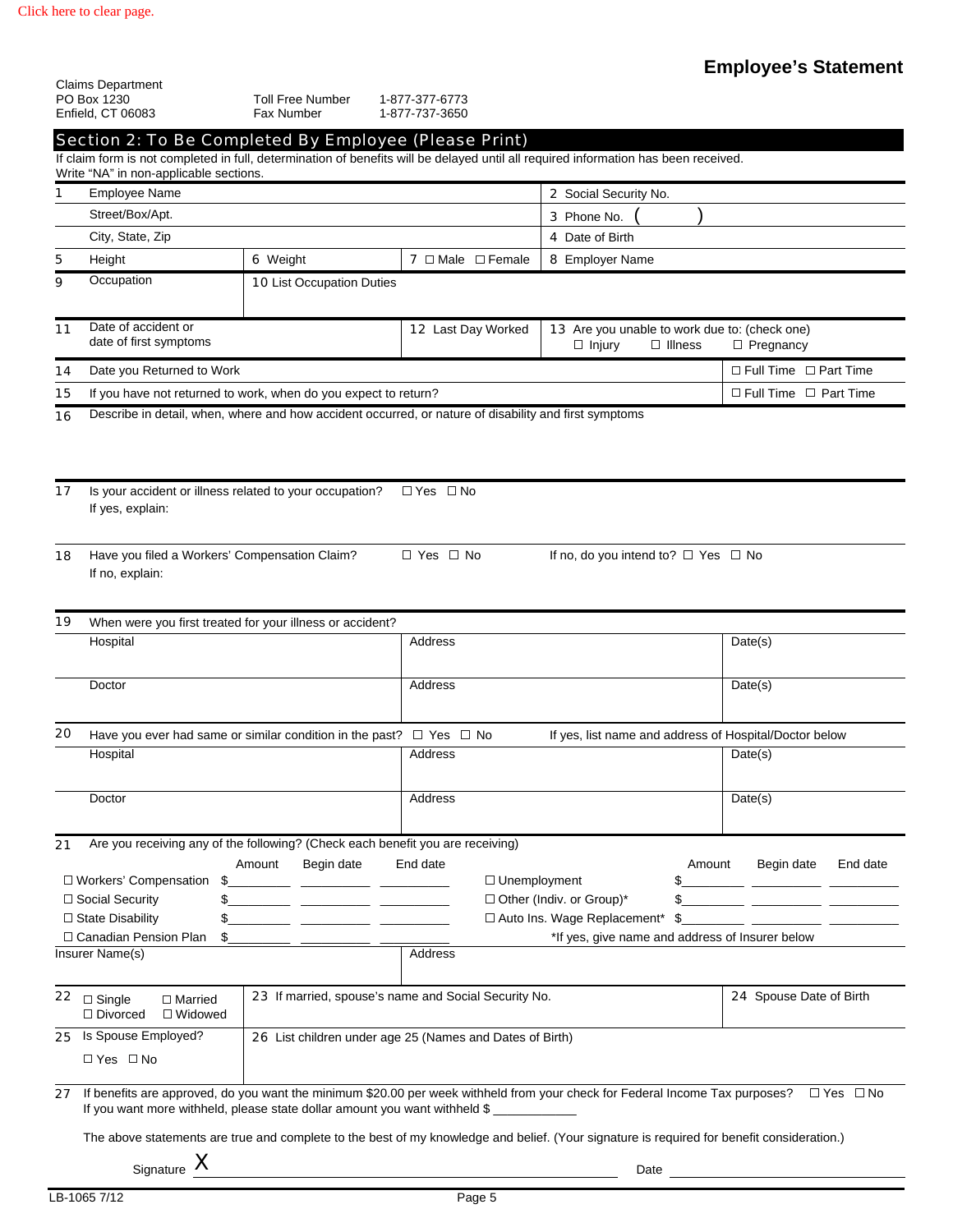Claims Department PO Box 1230

|          | PO Box 1230<br>Enfield, CT 06083<br>Section 3: To Be Completed By Employer (Please Print)<br>If claim form is not completed in full, determination of benefits will be delayed until all required information has been received. |                  | Fax Number       | <b>Toll Free Number</b>                    |                  | 1-877-377-6773<br>1-877-737-3650              |                  |                               |                                                                                  |              |                                                                         |                  |
|----------|----------------------------------------------------------------------------------------------------------------------------------------------------------------------------------------------------------------------------------|------------------|------------------|--------------------------------------------|------------------|-----------------------------------------------|------------------|-------------------------------|----------------------------------------------------------------------------------|--------------|-------------------------------------------------------------------------|------------------|
|          | Write "NA" in non-applicable sections.                                                                                                                                                                                           |                  |                  |                                            |                  |                                               |                  |                               |                                                                                  |              |                                                                         |                  |
| 1        | <b>Employee's Name</b>                                                                                                                                                                                                           |                  |                  |                                            |                  |                                               |                  | 2 Social Security No.         |                                                                                  |              |                                                                         |                  |
|          | Street/Box/Apt.                                                                                                                                                                                                                  |                  |                  |                                            |                  |                                               |                  |                               | 3 Date of Birth                                                                  |              |                                                                         |                  |
|          | City, State, Zip                                                                                                                                                                                                                 |                  |                  |                                            |                  |                                               |                  |                               |                                                                                  |              | 4 Regularly Scheduled Hours Per Week                                    |                  |
| 5        | Date of Hire                                                                                                                                                                                                                     |                  |                  | 6 Employee's STD Effective<br>Date         |                  |                                               |                  | Date                          | <b>7</b> Employee's LTD Effective                                                |              | 8 Occupation                                                            |                  |
| 9        | Policy No.                                                                                                                                                                                                                       |                  |                  | 10 Policy Division No.                     |                  |                                               |                  |                               |                                                                                  |              | 11 Policy Class                                                         |                  |
| 12       | Employee's Work Schedule                                                                                                                                                                                                         |                  |                  | $\Box$ Full Time                           | $\Box$ Part Time |                                               |                  | $\Box$ Exempt                 | $\Box$ Non-Exempt                                                                |              | $\Box$ Seasonal                                                         |                  |
| 13       | Check Regular Workdays                                                                                                                                                                                                           |                  | $\Box$ Sun       | $\square$ Mon                              |                  | $\Box$ Tues                                   |                  | $\Box$ Wed                    | $\Box$ Thurs                                                                     | $\Box$ Fri   | $\Box$ Sat                                                              |                  |
| 14       | If not at work when disability began, check status and provide date                                                                                                                                                              |                  |                  |                                            |                  |                                               |                  |                               |                                                                                  |              | 15 How was employee paid? (check frequency and types)                   |                  |
|          | $\Box$ Terminated $\Box$ Leave of Absence $\Box$ Other:                                                                                                                                                                          |                  |                  |                                            |                  |                                               |                  |                               |                                                                                  |              | Frequency: □ Weekly □ Biweekly □ Semi-Monthly □ Monthly                 |                  |
|          | $\Box$ Laid Off<br>$\Box$ Sick Leave<br>$\Box$ Vacation<br>$\Box$ Resigned                                                                                                                                                       |                  |                  |                                            |                  |                                               |                  | $Type(s)$ :                   | $\Box$ Hourly                                                                    | $\Box$ Bonus |                                                                         |                  |
|          |                                                                                                                                                                                                                                  |                  |                  | Date                                       |                  |                                               |                  |                               | $\Box$ Salary                                                                    |              | $\Box$ Commission                                                       |                  |
| 16       | Salary Prior to Date Last Worked<br>17 Date Last Salary Increase<br>Base Weekly Wages \$                                                                                                                                         |                  |                  |                                            |                  |                                               | 19 New York DBL? | $\Box$ Yes                    |                                                                                  |              |                                                                         |                  |
|          | W-2 Earnings                                                                                                                                                                                                                     | $\frac{1}{2}$    |                  |                                            |                  | 18 Employee Work Schedule at Time Last Worked |                  |                               | New Jersey TDB?                                                                  | $\Box$ Yes   |                                                                         |                  |
|          | Overtime                                                                                                                                                                                                                         | $\sim$           |                  |                                            |                  |                                               | Days per week    |                               | (If yes, complete reverse side)                                                  |              |                                                                         |                  |
|          | Commissions                                                                                                                                                                                                                      | $\sim$           |                  |                                            |                  |                                               |                  |                               |                                                                                  |              |                                                                         |                  |
|          | <b>Bonus</b><br>\$                                                                                                                                                                                                               |                  |                  |                                            |                  | _Hours per week                               |                  |                               |                                                                                  |              |                                                                         |                  |
| 20<br>24 | Date Last Worked                                                                                                                                                                                                                 |                  |                  | 21 Hours Worked That Day                   |                  | 22 First Day Out                              |                  |                               | If yes, Date _____________                                                       |              | 23 Has Employee Returned to work? $\Box$ Yes $\Box$ No $\Box$ Full Time | $\Box$ Part Time |
| 25       | Does employee contribute toward the STD premium? $\Box$ Yes $\Box$ No                                                                                                                                                            |                  |                  |                                            |                  |                                               |                  |                               | If yes, $\Box$ Pre-Tax $\Box$ Post-Tax                                           |              |                                                                         |                  |
|          |                                                                                                                                                                                                                                  |                  |                  |                                            |                  |                                               |                  |                               |                                                                                  |              |                                                                         |                  |
| 26       | If Post Tax,<br>Does employee contribute toward the LTD premium? $\Box$ Yes $\Box$ No                                                                                                                                            |                  |                  | _% paid by employer ____                   |                  | _% paid by employee                           |                  |                               | If yes, □ Pre-Tax □ Post-Tax                                                     |              |                                                                         |                  |
|          | If Post Tax, ________% paid by employer ________% paid by employee                                                                                                                                                               |                  |                  |                                            |                  |                                               |                  |                               |                                                                                  |              |                                                                         |                  |
| 27       | Employee is Eligible for:                                                                                                                                                                                                        |                  |                  | If yes, Weekly or<br>Yes No Monthly Amount |                  |                                               |                  | Wk Mo   Provider Name/Address |                                                                                  |              | Date Benefits<br>Begin                                                  | Through          |
|          | <b>Salary Continuation</b>                                                                                                                                                                                                       | $\Box$           | $\Box$           | \$                                         |                  | □<br>□                                        |                  |                               |                                                                                  |              |                                                                         |                  |
|          | <b>Disability Pension</b>                                                                                                                                                                                                        | $\Box$           | $\Box$           | \$                                         |                  | $\Box$<br>□                                   |                  |                               |                                                                                  |              |                                                                         |                  |
|          | <b>Retirement Pension</b>                                                                                                                                                                                                        | $\Box$           | $\Box$           | \$                                         |                  | $\Box$<br>□                                   |                  |                               |                                                                                  |              |                                                                         |                  |
|          | <b>State Disability</b>                                                                                                                                                                                                          | $\Box$           | $\Box$           | \$                                         |                  | □<br>□                                        |                  |                               |                                                                                  |              |                                                                         |                  |
|          | Unemployment                                                                                                                                                                                                                     | $\Box$           |                  | \$                                         |                  | $\Box$                                        |                  |                               |                                                                                  |              |                                                                         |                  |
|          |                                                                                                                                                                                                                                  |                  | $\Box$           |                                            |                  | □                                             |                  |                               |                                                                                  |              |                                                                         |                  |
|          | Social Security                                                                                                                                                                                                                  | $\Box$           | $\Box$           | \$                                         |                  | $\Box$<br>□                                   |                  |                               |                                                                                  |              |                                                                         |                  |
|          | Workers' Compensation<br>Has Workers' Comp.                                                                                                                                                                                      | $\Box$<br>$\Box$ | $\Box$<br>$\Box$ | \$                                         |                  | $\Box$<br>$\Box$                              |                  |                               | If Workers' Compensation has been denied, submit copy of denial with this claim. |              |                                                                         |                  |
|          | claim been filed?<br>Does your company have a rehire or return to work policy for disabled employees? $\Box$ Yes $\Box$ No                                                                                                       |                  |                  |                                            |                  |                                               |                  |                               |                                                                                  |              |                                                                         |                  |
| 28       | What is the name of the person we should contact if we identify a return to work option?                                                                                                                                         |                  |                  |                                            |                  |                                               |                  |                               |                                                                                  |              |                                                                         |                  |
|          |                                                                                                                                                                                                                                  |                  |                  |                                            |                  |                                               |                  |                               |                                                                                  |              |                                                                         |                  |
| 29       | Employee's medical insurance carrier or HMO (provide policy or ID No.)<br>Name                                                                                                                                                   |                  |                  |                                            |                  |                                               |                  |                               |                                                                                  |              |                                                                         |                  |

**A Job Description is required if employee is out of work more than 6 weeks.**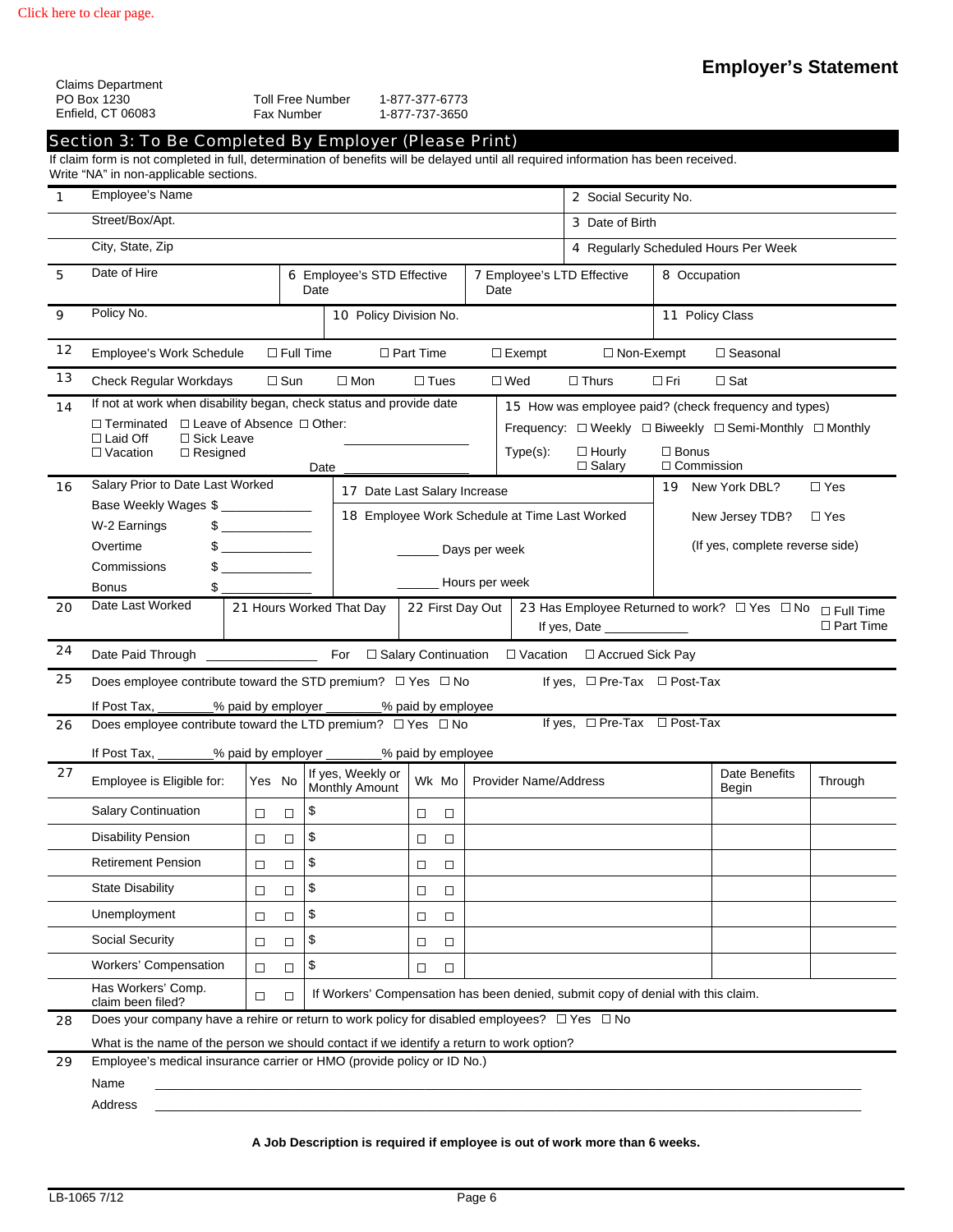| <b>Claims Department</b> |                   |                |
|--------------------------|-------------------|----------------|
| PO Box 1230              | Toll Free Number  | 1-877-377-6773 |
| Enfield, CT 06083        | <b>Fax Number</b> | 1-877-737-3650 |

### Section 3: Continued

If claim form is not completed in full, determination of benefits will be delayed until all required information has been received. Write "NA" in non-applicable sections.

30 Complete this information if the employee is eligible to receive New York (DBL), or New Jersey (TDB).

| Employee Name | Social Security No. | Weekly Wages Last Day Worked |
|---------------|---------------------|------------------------------|
|               |                     |                              |

In the following spaces show dates and claimant's GROSS earnings in New York and/or New Jersey employment during the last weeks prior to the week disability began.

|                                         | <b>Calendar Week End Date</b> | <b>Gross Wages</b>   |
|-----------------------------------------|-------------------------------|----------------------|
| Calendar Week in Which Disability Began |                               | $\mathfrak{S}$       |
| <b>Prior Week Before Disability</b>     |                               | $\frac{1}{\sqrt{2}}$ |
| 2nd Week Before Disability              |                               | $\sim$               |
| 3rd Week Before Disability              |                               | $\frac{1}{2}$        |
| 4th Week Before Disability              |                               | $\mathfrak{S}$       |
| 5th Week Before Disability              |                               | $\mathfrak{S}$       |
| 6th Week Before Disability              |                               | $\mathfrak{S}$       |
| 7th Week Before Disability              |                               | $\sim$               |
| 8th Week Before Disability              |                               |                      |
|                                         |                               |                      |
|                                         | Total                         | \$                   |

31 Notice to Employers – Tax Services.

We will provide the tax services agreed upon at the time the policy was sold. Please contact the Claims Department if you have any questions regarding the specific Tax Services provided by Symetra.

**Symetra LTD Tax Services:** Our standard services include issuing checks to the claimants in arrears, withholding employee taxes if the benefit is taxable, paying the employer matching FICA, and preparing W-2s.

**Symetra STD Tax Services:** Our standard services include issuing checks to the claimants and withholding employee taxes if the benefit is taxable. If the employer group is responsible, they should remember to match FICA taxes and prepare the W2's when an employee receives a disability benefit.

FICA taxes are applicable only for the first six calendar months from the last day worked and only if the benefit is taxable. The benefit is taxable if the employer paid all the premium or if the claimant paid the premium with pre-tax or grossed up dollars (considered employer paid). If the claimant paid all the premiums with post-tax dollars, then the benefit is nontaxable. If the premium payments are shared, then the benefit is taxable for the percentage that the employer paid the premium. FICA withholding is mandatory on all portions of the benefit paid with a pre-tax premium.

| 32 | Employer's Name                                                                    | Phone No. |       |     |
|----|------------------------------------------------------------------------------------|-----------|-------|-----|
|    | <b>Street Address</b>                                                              | City      | State | Zip |
|    | Signature (The above statements are true and complete to the best of my knowledge) | Date      |       |     |
|    |                                                                                    |           |       |     |